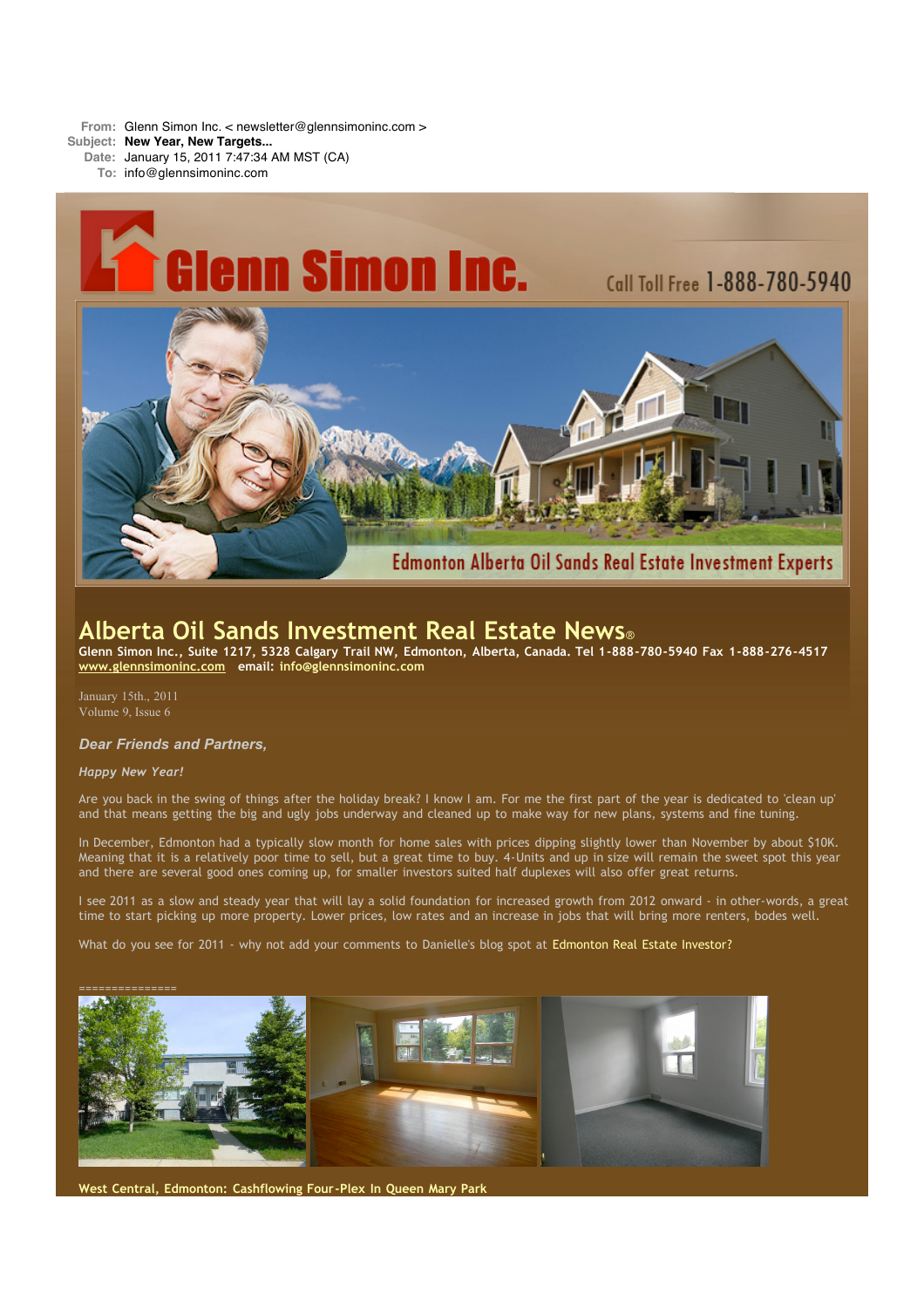Turbo charge your portfolio. Upgraded character 4-plex with separate entrances. There are two 3 bedroom upper suites with 1200 sqft each and private upper entry, coved ceilings and newer carpet. The two lower 1 bedroom suites have approximately 800 sqft.+ each private rear entry through landscaped, fenced yard. Tenants love the location with access to UOA, Grant MacEwan, hospital and transit. There have been many recent upgrades including new hot water tank and roof. There is also an oversized double detached garage generating extra revenue. These pictures show the detail and care that went into building this home.

Comes complete with great tenants making this a totally turn-key property for you. Convenient West Central area with easy access to LRT, Downtown and Yellow Head Highway. Excellent neighborhood that demands high resale value and rents. HUGE upside potential due to the great purchase price, strong economic fundamentals and the proximity of this home in relation to Edmonton's mature core.

Produces **[\\$769](http://www.glennsimoninc.com/featured_detail.php?id=78)** positive cash flow per month using an investor's mortgage plan - taking advantage of current low rates.

Poised for massive growth. These 4 suites rent for top dollar and have everything arranged, including financing structure and incredible tenants. Your investment includes: financial analysis, professional inspection, insurance, financing set-up, legal fees, basic accounting, reserve fund, CMA, bi-annual statements, strategic market planning to ensure successful entry and exit, plus much more!

#### Purchase price: \$565K Total [Investment:](http://www.glennsimoninc.com/featured_detail.php?id=78) \$127K. Your Estimated 5 Year Profit \$84K. Your pre-tax Total ROI is 66% or 13% per **year + \$769 Cash Flow in Your Pocket Every Month**

"Get into action and realize secure, long-term profits"

Already producing a great RETURN. Visit for the full FEATURE sheet and call 1-888-780-5940 to get started.

-Please remember: All investments carry RISK. Be sure to seek your own independent legal advice-

# **Alberta To Lead Canada's Economic Recovery, Premier Says**

Josh Wingrove, Globe and Mail. January 2nd, 2011

Alberta is poised for an economic recovery that will drive it to a surplus faster than any other province, but leave it with yet another labour shortage, Premier Ed Stelmach says.

Speaking in an interview with The Globe and Mail, the Premier also said the province's rebounding oil industry will have to improve its environmental performance, and suggested Alberta can make its oil sands crude less carbon-intensive than conventional oil – a tall order. READ THE FULL [STORY](http://www.theglobeandmail.com/news/national/prairies/alberta-to-lead-canadas-economic-recovery-premier-says/article1855656/)

===============

### **Optimism Riding High In Alberta Oilpatch 2011 Seen As Largest Year Ever For Drilling**

By Dan Healing, Calgary Herald. January 3rd 2011

Nearly 12,000 oil and gas wells have been drilled in Western Canada in 2010, the second-weakest number of the past decade, but still representing a 30 per cent rebound over 2009.

Oil and gas activity is expected to continue to grow this year, observers say, a bellwether of better economic times especially for rural Alberta, where many of the thousands of oilpatch workers reside and where dozens of oilfield services companies buy meals and rent hotel rooms. GRAB THIS [ARTICLE](http://www.calgaryherald.com/technology/Optimism+riding+high+Alberta+oilpatch/4044448/story.html#ixzz1ATASGg2a)

#### **New Labour Crunch Expected Some Alberta Cities Already Close To Full Employment, Chamber Warns**

By Bill Mah, Edmonton Journal. January 8th, 2011

Alberta isn't far away from a labour shortage worse than the one it suffered during the last boom, says the head of a provincial business group.

Figures released Friday show the province's unemployment rate ended the year on a steady note at 5.6 per cent in December, unchanged from the previous month, Statistics Canada reported Friday. READ [MORE](http://www.edmontonjournal.com/business/labour+crunch+expected/4079847/story.html#ixzz1ATAynTHk) HERE